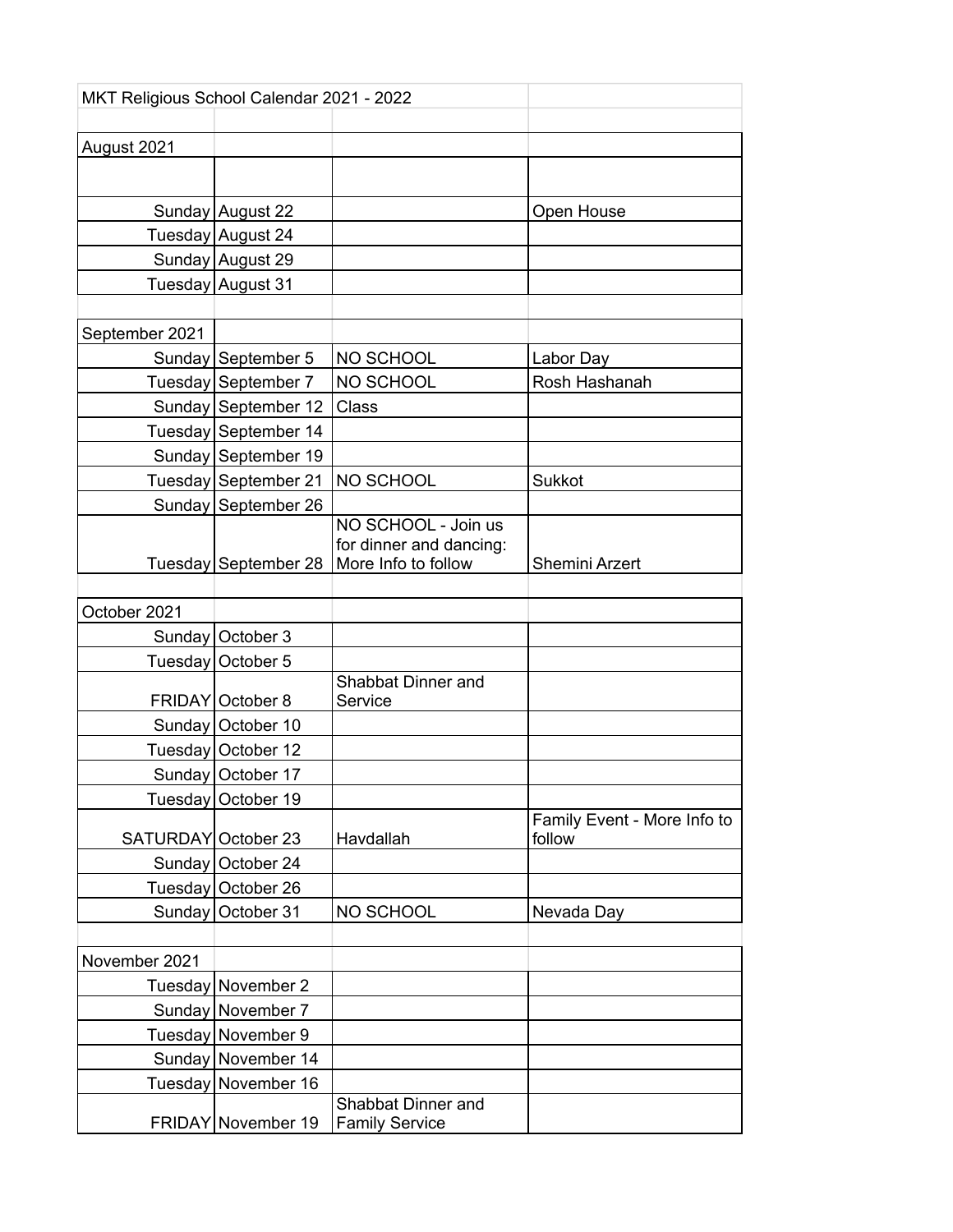|               | Sunday   November 21  | NO SCHOOL                                   | <b>Thanksgiving Break</b>                                                                    |
|---------------|-----------------------|---------------------------------------------|----------------------------------------------------------------------------------------------|
|               | Tuesday November 23   | NO SCHOOL                                   | <b>Thanksgiving Break</b>                                                                    |
|               | Sunday   November 28  | NO SCHOOL                                   | <b>Thanksgiving Break</b>                                                                    |
|               | Tuesday November 30   | Hanukkah Celebration -<br>more info follow  |                                                                                              |
|               |                       |                                             |                                                                                              |
| December 2021 |                       |                                             |                                                                                              |
|               | Sunday   December 5   |                                             |                                                                                              |
|               | Tuesday   December 7  |                                             |                                                                                              |
|               | FRIDAY December 10    | Shabbat dinner and<br><b>FAMILY SERVICE</b> |                                                                                              |
|               | Sunday   December 12  |                                             |                                                                                              |
|               | Tuesday   December 14 |                                             |                                                                                              |
|               | Sunday   December 19  | NO SCHOOL                                   | <b>Winter Break</b>                                                                          |
| Tuesday       | December 21           | NO SCHOOL                                   | <b>Winter Break</b>                                                                          |
|               | Sunday December 26    | NO SCHOOL                                   | <b>Winter Break</b>                                                                          |
| Tuesday       | December 28           | NO SCHOOL                                   | <b>Winter Break</b>                                                                          |
|               |                       |                                             |                                                                                              |
| January 2022  |                       |                                             |                                                                                              |
|               | Sunday January 2      | NO SCHOOL                                   | <b>Winter Break</b>                                                                          |
|               | Tuesday January 4     | NO SCHOOL                                   | <b>Winter Break</b>                                                                          |
|               | Sunday January 9      |                                             |                                                                                              |
|               | Tuesday January 11    |                                             |                                                                                              |
|               | Sunday January 16     | NO SCHOOL                                   | <b>MLK</b>                                                                                   |
|               | Tuesday January 18    | Tu B'shevat Seder                           |                                                                                              |
|               | Sunday January 23     |                                             |                                                                                              |
|               | Tuesday January 25    |                                             |                                                                                              |
|               | FRIDAY January 28     | <b>Shabbat Dinner</b>                       |                                                                                              |
|               | SATURDY January 29    | Saturday Morning<br>Service                 |                                                                                              |
|               | Sunday January 30     |                                             |                                                                                              |
|               |                       |                                             |                                                                                              |
| February 2022 |                       |                                             |                                                                                              |
|               | Tuesday February 1    |                                             |                                                                                              |
|               | Sunday   February 6   | Religious School Class                      | Shema Pillow Case Making<br>Family Event - after<br>Religious School: more<br>info to follow |
|               | Tuesday February 8    |                                             |                                                                                              |
|               | FRIDAY February 11    | Shabbat Dinner and<br><b>FAMILY SERVICE</b> |                                                                                              |
|               | Sunday February 13    |                                             |                                                                                              |
|               | Tuesday February 15   |                                             |                                                                                              |
|               | Sunday February 20    | NO SCHOOL                                   | <b>Presidents Day</b>                                                                        |
|               | Tuesday February 22   |                                             |                                                                                              |